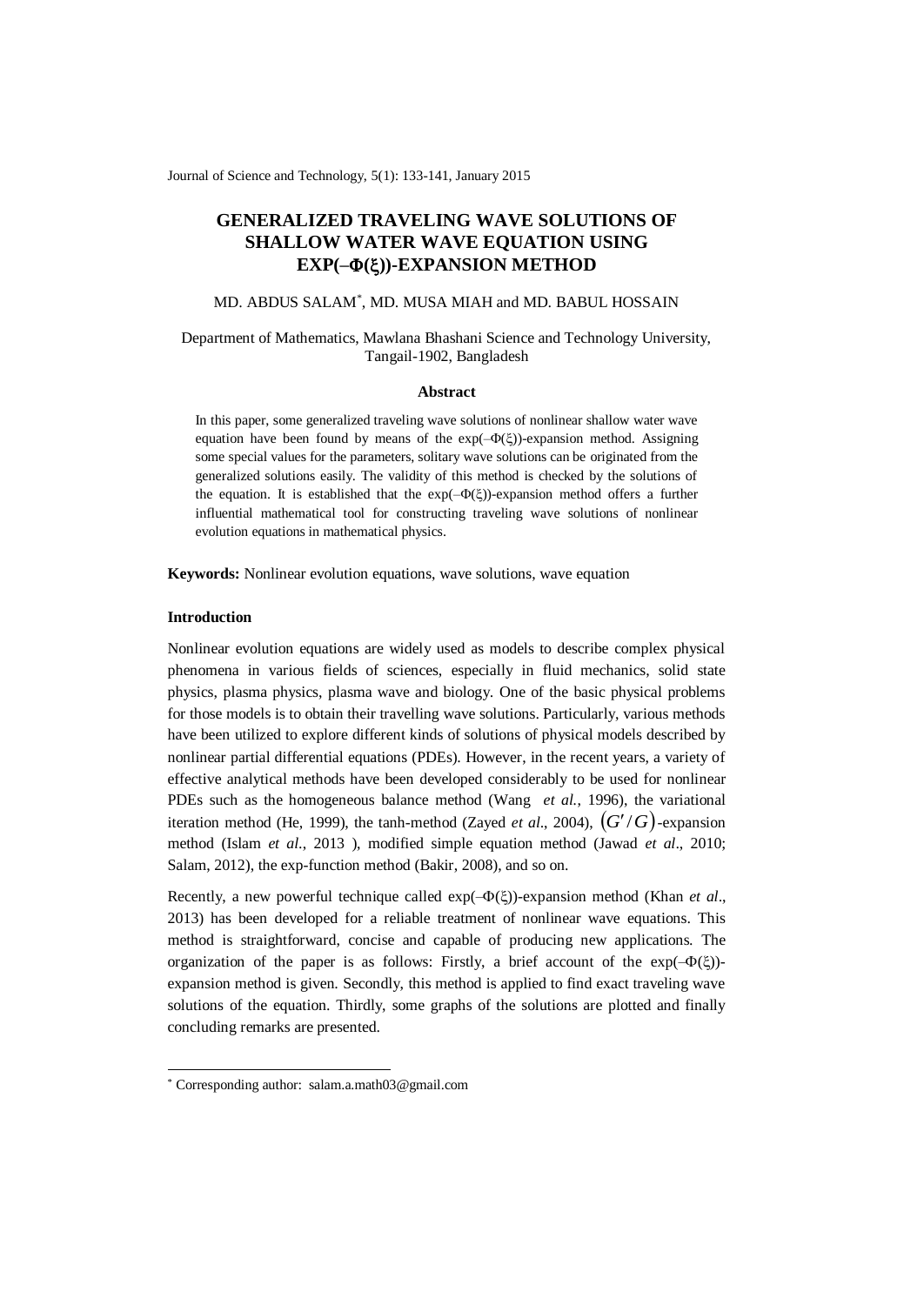# **Methodology**

We consider a general nonlinear PDE in the form

$$
P(u, u_t, u_x, u_{tt}, u_{xx}, u_{xx}, \dots, \dots, \dots, \dots) = 0,\tag{1}
$$

The main steps of the  $exp(-\Phi(\xi))$ -expansion method are given below:

**Step-1:** Using the transformation  $u(x,t) = u(\xi)$ , where  $\xi = x + \omega t$  ( $\omega = \text{const.}$ ), we can rewrite (1) as the following nonlinear ODE:

$$
Q(u, \omega u', u', \omega^2 u'', \omega u'', u'', \dots, \dots, \dots, \dots) = 0
$$
\n(2)

**Step-2:** We consider a solution of (2) of the form

$$
u(\xi) = \sum_{i=0}^{m} a_i (\exp(-\Phi(\xi)))^i,
$$
 (3)

where  $a_i$  are constants, the positive integer *m* can be determined by considering the homogeneous balance between the highest order derivatives and the nonlinear terms appearing in (2), and  $\Phi = \Phi(\xi)$  satisfies the equation:

$$
\Phi'(\xi) = \exp(-\Phi(\xi)) + \mu \exp(\Phi(\xi)) + \lambda \tag{4}
$$

Eq. (4) gives the following solutions:

(i) When 
$$
\lambda^2 - 4\mu > 0, \mu \neq 0
$$
  

$$
\Phi(\xi) = \ln \left( \frac{-\sqrt{\lambda^2 - 4\mu} \tanh\left(\frac{\sqrt{\lambda^2 - 4\mu}}{2} (\xi + E)\right) - \lambda}{2\mu} \right).
$$

(ii) When  $\lambda^2 - 4\mu < 0, \mu \neq 0$ 

$$
\Phi(\xi) = \ln\left(\frac{\sqrt{4\mu - \lambda^2} \tan\left(\frac{\sqrt{4\mu - \lambda^2}}{2} (\xi + E)\right) - \lambda}{2\mu}\right).
$$

(iii) When  $\lambda^2 - 4\mu > 0, \mu = 0, \lambda \neq 0$ 

$$
\Phi(\xi) = -\ln\left(\frac{\lambda}{\exp\left(\lambda(\xi + E)\right) - 1}\right).
$$

(iv) When  $\lambda^2 - 4\mu = 0, \mu \neq 0, \lambda \neq 0$ 

$$
\Phi(\xi) = \ln\left(-\frac{2[\lambda(\xi + E) + 2]}{\lambda^2(\xi + E)}\right).
$$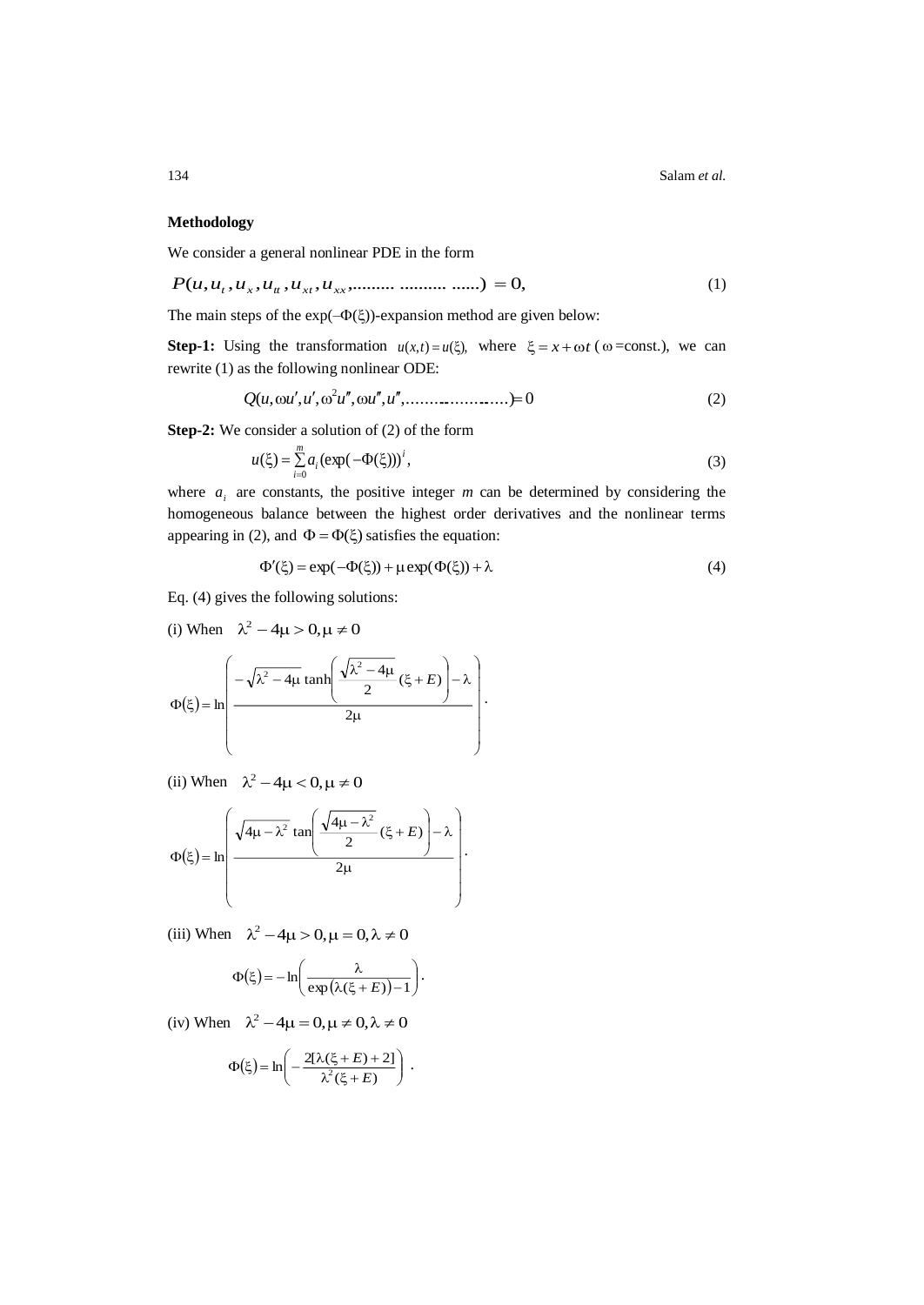(v) When 
$$
\lambda^2 - 4\mu = 0
$$
,  $\mu = 0$ ,  $\lambda = 0$   

$$
\Phi(\xi) = \ln(\xi + E).
$$

 zero. This procedure yields a system of algebraic equations from which we can find the **Step-3:** We substitute (3) into (2) and use (4) so that we get a polynomial of  $exp(-\Phi(\xi))$ and from this polynomial we equate all the coefficients of same power of  $exp(-\Phi(\xi))$ to constants  $a_m$ ,  $a_{m-1}$ , ........  $a_0$  and  $\omega$ .

**Step-4:** Obtaining the constants from **Step-3**, and using the solutions of (4), we can construct the required travelling wave solutions of the nonlinear equation (1).

## **Results and Discussions**

#### *Application of the*  $exp(-\Phi(\xi))$ *-expansion method*

The system of the shallow water wave equation (Dolapcia *et al.*, 2013) is:

$$
u_t + (uv)_x + v_{xxx} = 0,
$$
  
\n
$$
v_t + u_x + vv_x = 0.
$$
\n(5)

The transformation  $u(x,t) = u(\xi)$ ,  $\xi = x + \omega t$  reduces the system of (5) to

$$
\omega u' + v u' + u v' + v^{(3)} = 0,
$$
  
\n
$$
\omega v' + u' + v v' = 0.
$$
\n(6)

Integrating once the second equation of (6), we get

$$
u = -\left(\omega v + \frac{v^2}{2}\right) + C,\tag{7}
$$

where C is an integrating constant.

Substituting (7) into the first equation of (6), we obtain

$$
2v^{(3)}(\xi) - (6\omega v(\xi) + 3v(\xi)^2 + 2\omega^2 - 2C)v'(\xi) = 0
$$
\n(8)

Let us consider that (8) has the solution of the form

$$
v(\xi) = \sum_{i=0}^{m} a_i (\exp(-\Phi(\xi)))^i \qquad (a_i = const.)
$$
 (9)

where  $\Phi = \Phi(\xi)$  satisfies the equation

$$
\Phi'(\xi) = \exp(-\Phi(\xi)) + \mu \exp(\Phi(\xi)) + \lambda \tag{10}
$$

Balancing the order of  $v^{(3)}$  and  $v^2v'$  in (8), we have  $m=1$ . So (9) takes the following form:

$$
v(\xi) = a_1 \exp(-\Phi(\xi)) + a_0, \ \ a_1 \neq 0 \tag{11}
$$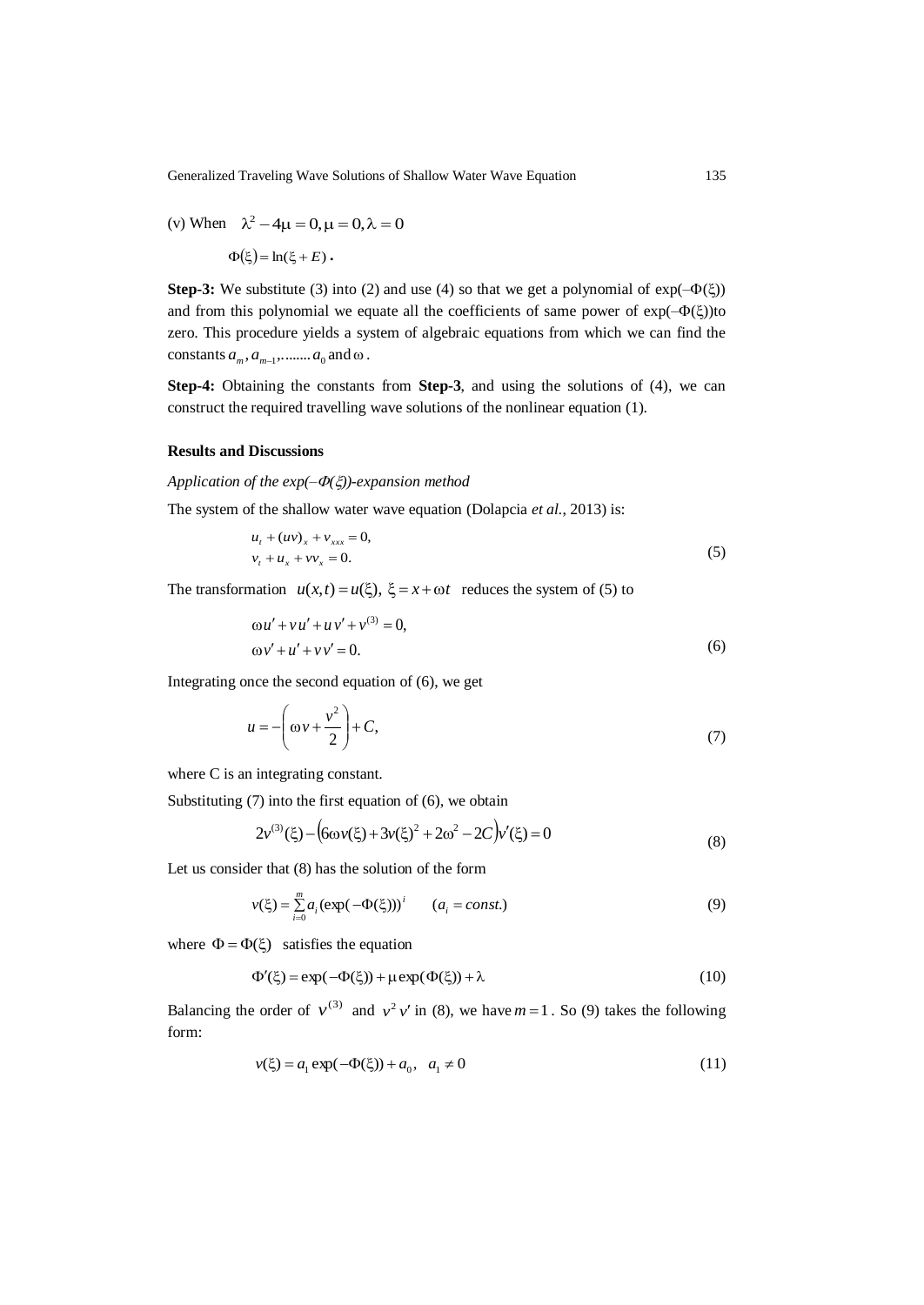J

J

where  $a_1, a_0$  are constants to be determined later.

Substituting (11) into (8) and collecting the coefficients of  $exp(-\Phi(\xi))$ , we obtain a system of algebraic equations for  $a_i$  and  $\omega$ .

$$
e^{-4\Phi(\xi)}: 3a_1^2 - 12 = 0
$$
  
\n
$$
e^{-3\Phi(\xi)}: -6a_1a_0 - 3a_1^2\lambda - 6\omega a_1 + 24\lambda = 0
$$
  
\n
$$
e^{-2\Phi(\xi)}: -6\omega a_1\lambda - 6a_1\lambda a_0 - 6\omega a_0 - 3a_1^2\mu + 16\mu - 2\omega^2 + 14\lambda^2 - 3a_0^2 + 2C = 0
$$
  
\n
$$
e^{-\Phi(\xi)}: 16\mu\lambda - 6\omega a_0\lambda - 6\omega a_1\mu - 6a_1a_0\mu - 3a_0^2\lambda + 2\lambda^3 - 2\omega^2\lambda + 2C\lambda = 0
$$
  
\n
$$
e^0: 4\mu^2 + 2\lambda^2\mu - 2\omega^2\mu - 3a_0^2\mu - 6\omega a_0\mu + 2C\mu = 0
$$

Solving the algebraic equations above, yields:

Set A: 
$$
a_1 = 2, a_0 = \lambda \pm \sqrt{\lambda^2 - 4\mu - 2C}, \omega = \pm \sqrt{\lambda^2 - 4\mu - 2C}
$$
 (12)

Set B: 
$$
a_1 = -2, a_0 = -\lambda \pm \sqrt{\lambda^2 - 4\mu - 2C}, \omega = \pm \sqrt{\lambda^2 - 4\mu - 2C}
$$
 (13)

Substituting (12) and (13) into (11), we get two set of solutions for the equation (8)

$$
v_A(\xi) = 2\exp(-\Phi(\xi)) + \lambda \pm \sqrt{\lambda^2 - 4\mu - 2C}
$$
  

$$
v_B(\xi) = -2\exp(-\Phi(\xi)) - \lambda \pm \sqrt{\lambda^2 - 4\mu - 2C}, \text{ where } \xi = x \pm \sqrt{\lambda^2 - 4\mu - 2C}t
$$

Using these above solutions for  $v(\xi)$  in (7), we can find  $u(\xi)$  easily. And finally, we use the solutions of (10), i.e.  $\Phi(\xi)$  to obtain the required solutions  $u(x,t)$  and  $v(x,t)$  of the system of equations (5). Solutions of (5) for various cases are discussed below:

**Case-1:** When  $\lambda^2 - 4\mu > 0$ ,  $\mu \neq 0$ 

$$
v_{A,1}(x,t) = \lambda \pm \sqrt{\lambda^2 - 4\mu - 2C} - \frac{4\mu}{\sqrt{\lambda^2 - 4\mu \tanh\left(\frac{\sqrt{\lambda^2 - 4\mu}}{2} (x \pm \sqrt{\lambda^2 - 4\mu - 2C} t + E)\right)} + \lambda}
$$

 $u_{A,1}(x,t)$ 

$$
= -\sqrt{\lambda^2 - 4\mu - 2C} \left( \lambda \pm \sqrt{\lambda^2 - 4\mu - 2C} - \frac{4\mu}{\sqrt{\lambda^2 - 4\mu \tanh\left(\frac{\sqrt{\lambda^2 - 4\mu}}{2} (x \pm \sqrt{\lambda^2 - 4\mu - 2C} t + E)\right)} + \lambda \right)
$$

$$
- \frac{1}{2} \left( \lambda \pm \sqrt{\lambda^2 - 4\mu - 2C} - \frac{4\mu}{\sqrt{\lambda^2 - 4\mu \tanh\left(\frac{\sqrt{\lambda^2 - 4\mu}}{2} (x \pm \sqrt{\lambda^2 - 4\mu - 2C} t + E)\right)} + C \right)
$$

L

and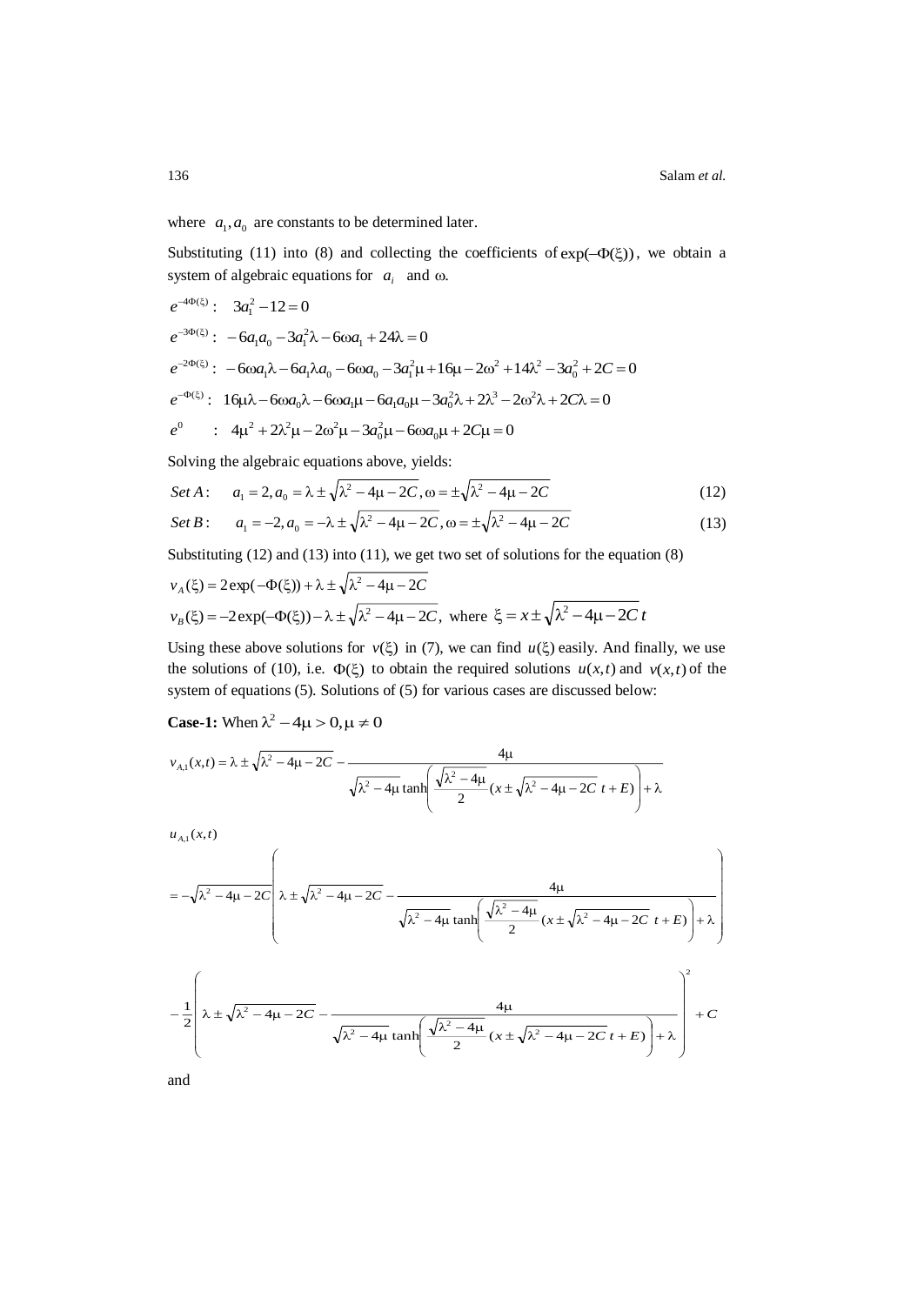$$
v_{B,1}(x,t) = -\lambda \pm \sqrt{\lambda^2 - 4\mu - 2C} + \frac{4\mu}{\sqrt{\lambda^2 - 4\mu} \tanh\left(\frac{\sqrt{\lambda^2 - 4\mu}}{2} (x \pm \sqrt{\lambda^2 - 4\mu - 2C} t + E)\right)} + \lambda
$$

 $u_{B,1}(x,t)$ 

$$
= -\sqrt{\lambda^2 - 4\mu - 2C} \left( -\lambda \pm \sqrt{\lambda^2 - 4\mu - 2C} + \frac{4\mu}{\sqrt{\lambda^2 - 4\mu \tanh\left(\frac{\sqrt{\lambda^2 - 4\mu}}{2} (x \pm \sqrt{\lambda^2 - 4\mu - 2C} t + E)\right)} + \lambda \right)
$$

$$
- \frac{1}{2} \left( -\lambda \pm \sqrt{\lambda^2 - 4\mu - 2C} + \frac{4\mu}{\sqrt{\lambda^2 - 4\mu \tanh\left(\frac{\sqrt{\lambda^2 - 4\mu}}{2} (x \pm \sqrt{\lambda^2 - 4\mu - 2C} t + E)\right)} + \lambda \right)^2 + C
$$

**Case-2:** When  $\lambda^2 - 4\mu < 0, \mu \neq 0$ 

$$
v_{A,2}(x,t) = \lambda \pm \sqrt{\lambda^2 - 4\mu - 2C} + \frac{4\mu}{\sqrt{4\mu - \lambda^2} \tan\left(\frac{\sqrt{4\mu - \lambda^2}}{2} (x \pm \sqrt{\lambda^2 - 4\mu - 2C} t + E)\right) - \lambda}
$$

 $u_{A,2}(x,t)$ 

$$
= -\sqrt{\lambda^2 - 4\mu - 2C} \left( \lambda \pm \sqrt{\lambda^2 - 4\mu - 2C} + \frac{4\mu}{\sqrt{4\mu - \lambda^2} \tan \left( \frac{\sqrt{4\mu - \lambda^2}}{2} (x \pm \sqrt{\lambda^2 - 4\mu - 2C} t + E) \right) - \lambda} \right)
$$
  

$$
- \frac{1}{2} \left( \lambda \pm \sqrt{\lambda^2 - 4\mu - 2C} + \frac{4\mu}{\sqrt{4\mu - \lambda^2} \tan \left( \frac{\sqrt{4\mu - \lambda^2}}{2} (x \pm \sqrt{\lambda^2 - 4\mu - 2C} t + E) \right) - \lambda} \right)^2 + C
$$
  
and

$$
v_{B,2}(x,t) = -\lambda \pm \sqrt{\lambda^2 - 4\mu - 2C} - \frac{4\mu}{\sqrt{4\mu - \lambda^2} \tan\left(\frac{\sqrt{4\mu - \lambda^2}}{2} (x \pm \sqrt{\lambda^2 - 4\mu - 2C} t + E)\right) - \lambda}
$$

İ

I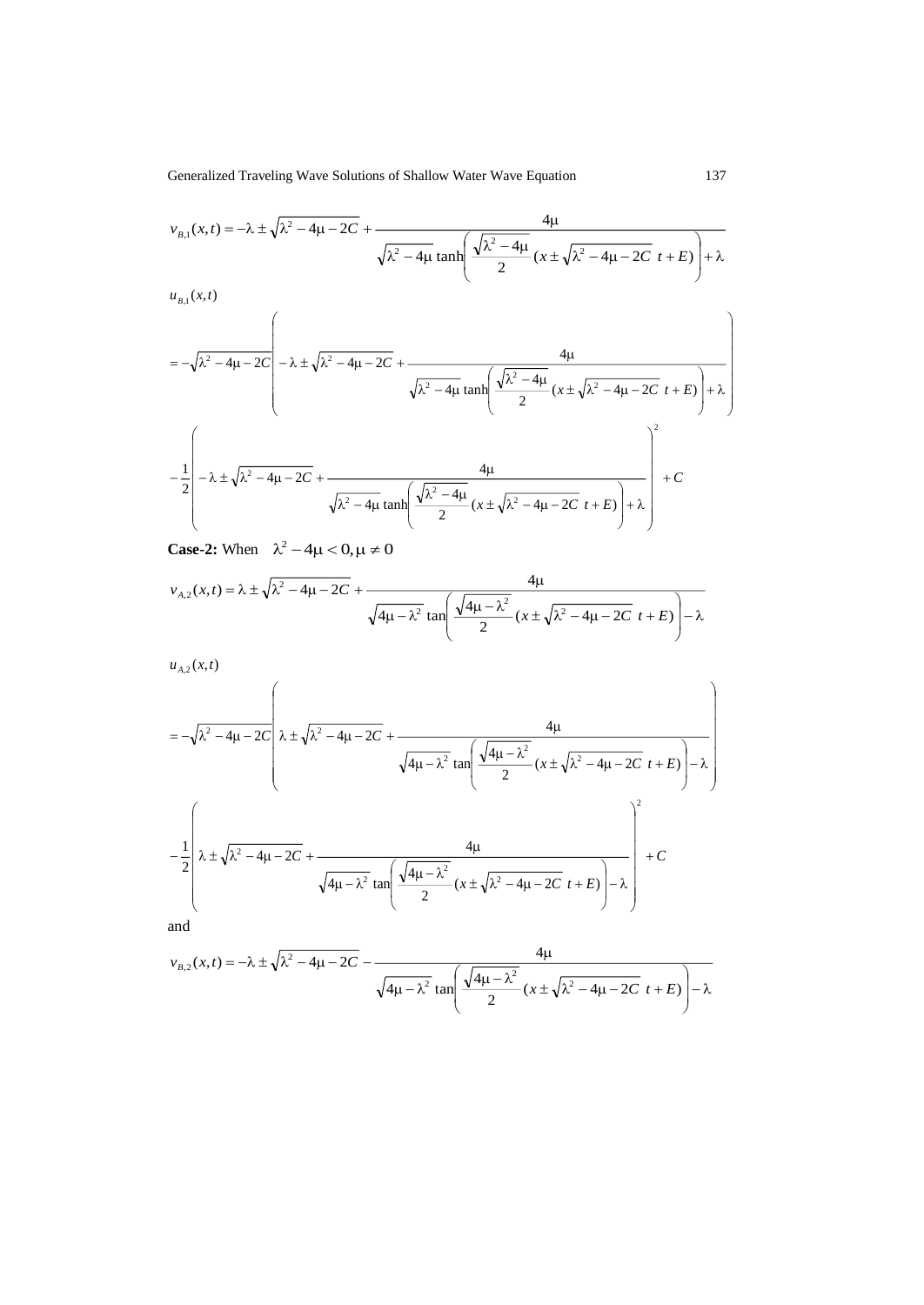138 Salam *et al.*

l

I

 $u_{B,2}(x,t)$ 

$$
u_{B,2}(x,t)
$$
\n
$$
= -\sqrt{\lambda^2 - 4\mu - 2C} \left( -\lambda \pm \sqrt{\lambda^2 - 4\mu - 2C} - \frac{4\mu}{\sqrt{4\mu - \lambda^2} \tan \left( \frac{\sqrt{4\mu - \lambda^2}}{2} (x \pm \sqrt{\lambda^2 - 4\mu - 2C} t + E) \right) - \lambda} \right)
$$
\n
$$
-\frac{1}{2} \left( -\lambda \pm \sqrt{\lambda^2 - 4\mu - 2C} - \frac{4\mu}{\sqrt{4\mu - \lambda^2} \tan \left( \frac{\sqrt{4\mu - \lambda^2}}{2} (x \pm \sqrt{\lambda^2 - 4\mu - 2C} t + E) \right) - \lambda} \right)^2 + C
$$

I I I

J

 $\backslash$ 

 $\backslash$ 

Case-3: When 
$$
\lambda^2 - 4\mu > 0
$$
,  $\mu = 0$ ,  $\lambda \neq 0$ 

$$
v_{A,3}(x,t) = \lambda \pm \sqrt{\lambda^2 - 2C} + \frac{2\lambda}{e^{\lambda \left(x \pm \sqrt{\lambda^2 - 2C} t + E\right)} - 1}
$$

$$
u_{A,3}(x,t) =
$$
  

$$
-\sqrt{\lambda^2 - 2C} \left( \lambda \pm \sqrt{\lambda^2 - 2C} + \frac{2\lambda}{e^{\lambda \left(x \pm \sqrt{\lambda^2 - 2C}t + E\right)} - 1} \right)
$$
  

$$
-\frac{1}{2} \left( \lambda \pm \sqrt{\lambda^2 - 2C} + \frac{2\lambda}{e^{\lambda \left(x \pm \sqrt{\lambda^2 - 2C}t + E\right)} - 1} \right)^2 + C
$$

and

$$
v_{B,3}(x,t) = -\lambda \pm \sqrt{\lambda^2 - 2C} - \frac{2\lambda}{e^{\lambda \left(x \pm \sqrt{\lambda^2 - 2C} \ t + E\right)} - 1}
$$
  

$$
u_{B,3}(x,t) = -\sqrt{\lambda^2 - 2C} \left( -\lambda \pm \sqrt{\lambda^2 - 2C} - \frac{2\lambda}{e^{\lambda \left(x \pm \sqrt{\lambda^2 - 2C} \ t + E\right)} - 1} - \frac{1}{2} \left( -\lambda \pm \sqrt{\lambda^2 - 2C} - \frac{2\lambda}{e^{\lambda \left(x \pm \sqrt{\lambda^2 - 2C} \ t + E\right)} - 1} \right)^2 + C
$$

**Case-4:** When  $\lambda^2 - 4\mu = 0, \mu \neq 0, \lambda \neq 0$ 

$$
v_{A,4}(x,t) = \lambda \pm \sqrt{-2C} - \frac{\lambda^2 \left(x \pm \sqrt{-2C} t + E\right)}{\lambda(x \pm \sqrt{-2C} t + E) + 2}
$$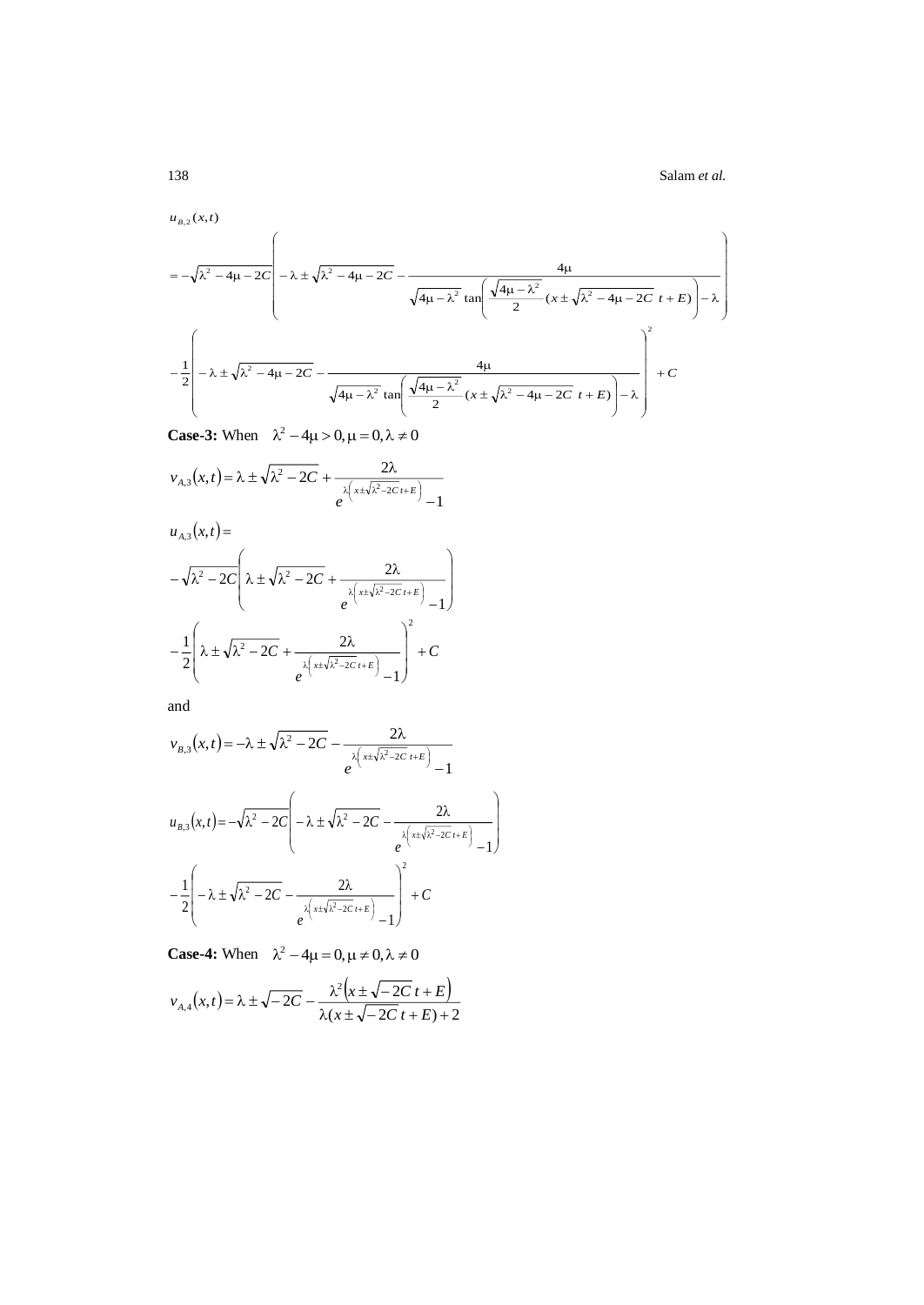▎ I

$$
u_{A,4}(x,t) = -\sqrt{-2C} \left( \lambda \pm \sqrt{-2C} - \frac{\lambda^2 (x \pm \sqrt{-2C} t + E)}{\lambda (x \pm \sqrt{-2C} t + E) + 2} \right)
$$
  

$$
-\frac{1}{2} \left( \lambda \pm \sqrt{-2C} - \frac{\lambda^2 (x \pm \sqrt{-2C} t + E)}{\lambda (x \pm \sqrt{-2C} t + E) + 2} \right)^2 + C
$$

and

$$
v_{B,4}(x,t) = -\lambda \pm \sqrt{-2C} + \frac{\lambda^2 (x \pm \sqrt{-2C} t + E)}{\lambda (x \pm \sqrt{-2C} t + E) + 2}
$$
  

$$
u_{B,4}(x,t) = -\sqrt{-2C} \left( -\lambda \pm \sqrt{-2C} + \frac{\lambda^2 (x \pm \sqrt{-2C} t + E)}{\lambda (x \pm \sqrt{-2C} t + E) + 2} \right)
$$
  

$$
-\frac{1}{2} \left( -\lambda \pm \sqrt{-2C} + \frac{\lambda^2 (x \pm \sqrt{-2C} t + E)}{\lambda (x \pm \sqrt{-2C} t + E) + 2} \right)^2 + C
$$

**Case-5:** When  $\lambda^2 - 4\mu = 0, \mu = 0, \lambda = 0$ 

$$
v_{A,5}(x,t) = \pm \sqrt{-2C} + \frac{1}{x \pm \sqrt{-2C}t + E}
$$
  

$$
u_{A,5}(x,t) = -\sqrt{-2C} \left( \pm \sqrt{-2C} + \frac{1}{x \pm \sqrt{-2C}t + E} \right)
$$
  

$$
-\frac{1}{2} \left( \pm \sqrt{-2C} + \frac{1}{x \pm \sqrt{-2C}t + E} \right)^2 + C
$$

and

$$
v_{B,5}(x,t) = \pm \sqrt{-2C} - \frac{1}{x \pm \sqrt{-2C}t + E}
$$
  

$$
u_{B,5}(x,t) = -\sqrt{-2C} \left( \pm \sqrt{-2C} - \frac{1}{x \pm \sqrt{-2C}t + E} \right)
$$
  

$$
-\frac{1}{2} \left( \pm \sqrt{-2C} - \frac{1}{x \pm \sqrt{-2C}t + E} \right)^2 + C
$$

# *Graphical representation*

Here, we have sketched graphs of the solutions for the case-1 only, where we get various types of solution profiles: kink-type, singular etc. Fig.1 and Fig.2, Fig.5 and Fig.6 describe for positive values of  $a_0$  and  $\omega$  and the other four are for negative values of  $a_0$  and  $\omega$ . In the similar way, we can draw figures for the other solutions easily.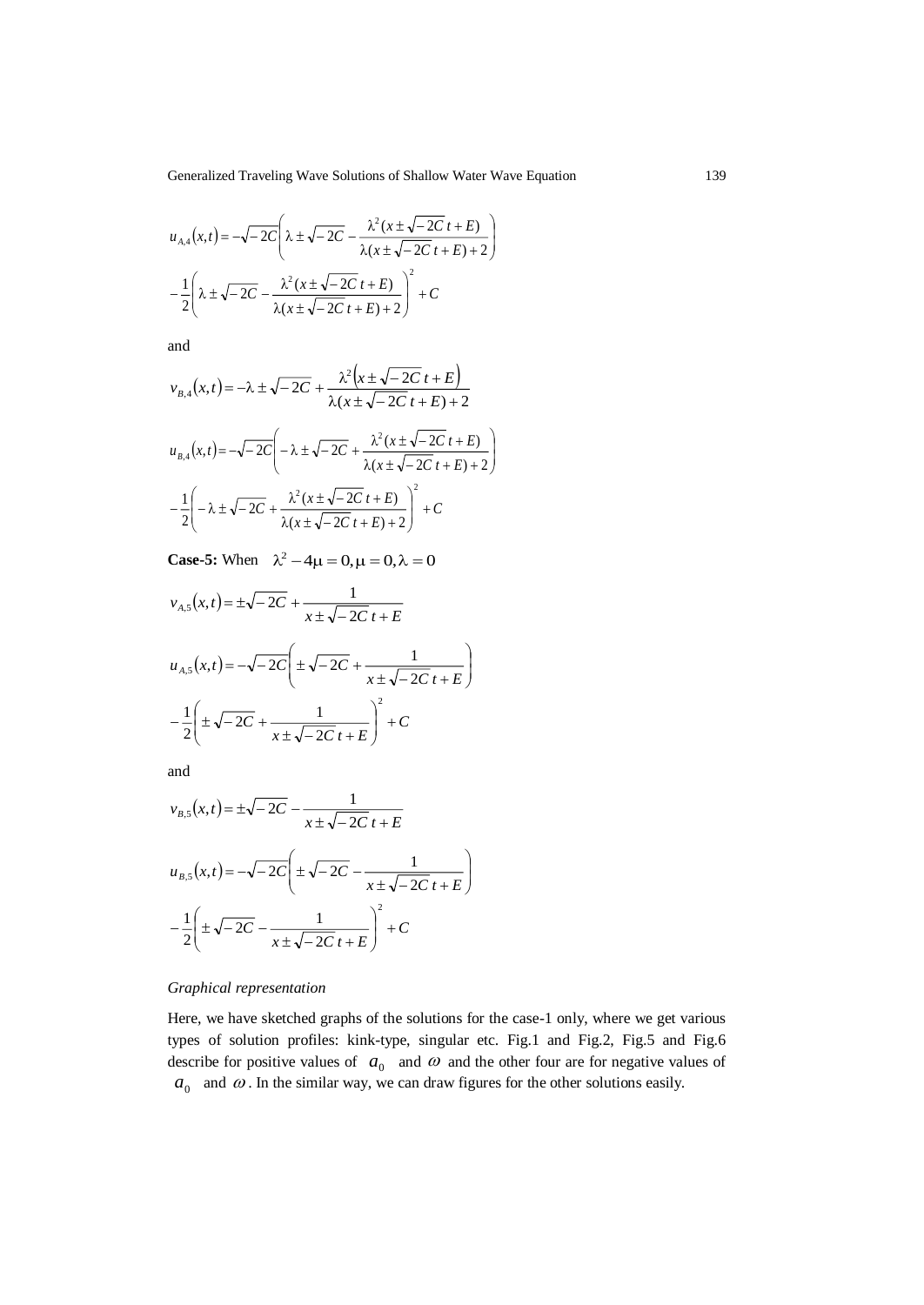140 Salam *et al.*



**Fig. 1**: Kink-type soliton profile of  $v_{A,1}(x,t)$  when  $\lambda = 3, \mu = 1, C = 1, E = 1$ .



**Fig. 3**: Kink-type soliton profile of  $v_{A,1}(x,t)$ when  $\lambda = 3, \mu = 1, C = 1, E = 1$ 



**Fig. 5**: Kink-type soliton profile of  $v_{B,1}(x,t)$ when  $\lambda = 3, \mu = 1, C = 1, E = 1$ 



**Fig.** 7: Kink-type soliton profile of  $v_{B,1}(x,t)$ when  $\lambda = 3, \mu = 1, C = 1, E = 1$ 



**Fig.2**: Kink-type soliton profile of  $u_{A,1}(x,t)$ when  $\lambda = 3, \mu = 1, C = 1, E = 1$ .



**Fig. 4**: Singular soliton profile of  $u_{A,1}(x,t)$ when  $\lambda = 3, \mu = 1, C = 1, E = 1$ 



**Fig. 6**: Kink-type soliton profile of  $u_{B,1}(x,t)$ when  $\lambda = 3, \mu = 1, C = 1, E = 1$ 



**Fig. 8**: Singular soliton profile of  $u_{B,1}(x,t)$ when  $\lambda = 3, \mu = 1, C = 1, E = 1$ 

# **Conclusion**

These solutions may be important for explaining some practical physical phenomena which are modeled by this equation. It can be concluded that the  $\exp(-\Phi(\xi))$ -expansion method is a very powerful and efficient technique in finding exact solutions for wide